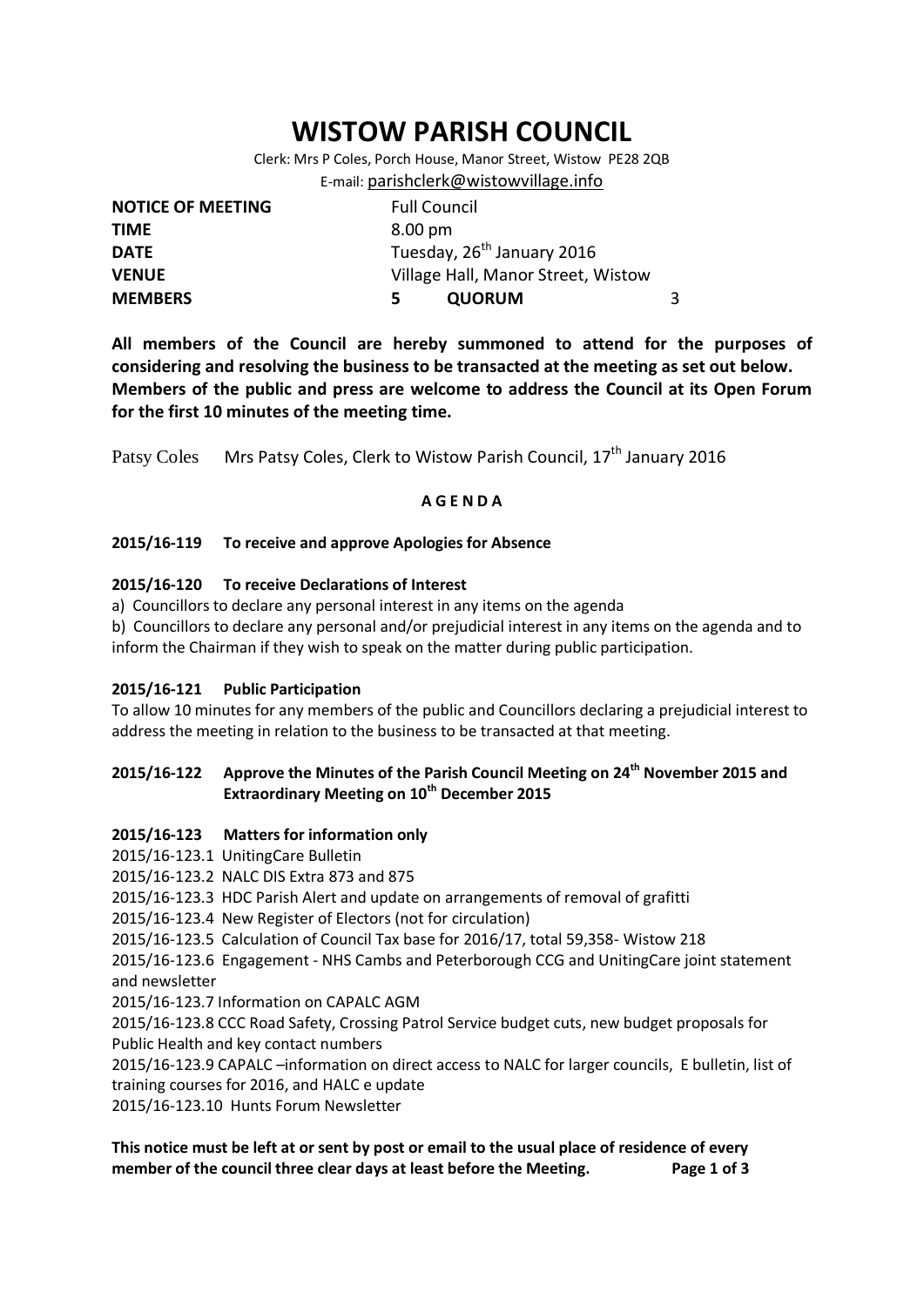Page 2

2015/16-123.10 CCC information on forthcoming Food Fair

2015/16-123.11 Acre News

2015/16-123.12 Newsletter from Came & Co

# **2015/16-124 Policing Matters**

2015/16-124.1 Speedwatch Update and training

2015/16-124.2 ECops updates (various)

2015/16-124.3 Update on Crime Figures and any other matters

2015/16-124.4 From the PCC, newsletter, Survey on Rural Crime,

2015/16-124.4 From Brian Robins, notification of speeding campaign in Cambridgeshire

2015/16-124.5 Feedback from Forum on 2.12.2015 and 5 Parishes Forum on  $20^{th}$  January.

#### **2015/16-125 To receive reports from County and District – Mr M Tew, Mr P Bucknell and Mrs A Curtis**

#### **2015/16-126 Finance**

a) to approve the Financial Statement and Cashflow for December/January b) to approve payment of outstanding amounts Paid in December Clerk's salary £224.07 Clerk's expenses £15.62 HDC playground rent  $£100.00$  January Village Hall rent  $£100.00$ P Coles Salary 6170.39 P Coles expenses E 10.00 LGS Services, payroll E 19.80

2015/16-126 c) Income in December refund of overpaid tax £269.60 and interest on Barclays account 63p. Income for January £532.26 from PCC for grass cutting and water in cemetery. 2015/16-126 d) Change of signatories has now been completed on Barclays account. Cambridge Building Society account has been more difficult and still has not been completed. Discuss whether

to close account.

2015/16-126 e) Consider donation to Wistow in Bloom for spring planting and also contribution to cost of projector in Hall as it will be a useful tool, see below in Planning.

## **2015/16-127 Correspondence**

2015/16-127.1 Further response from HDC/Mrs Curtis re Secret Garden Party

2015/16-127.2 Information from HDC with their grounds maintenance capabilities.

## **2015/16-128 To consider any Planning Applications received and planning related issues**

2015/16-128.1 None received

2015/16-128.2 Notification has been received that with effect from  $1<sup>st</sup>$  April planning consultations will be sent by email without plans which can be found on the planning portal. 2015/16-128.3 Feedback from Planning Forum on 30<sup>th</sup> November 2015 at HDC

**This notice must be left at or sent by post or email to the usual place of residence of every member of the council three clear days at least before the Meeting. Page 2 of** 3